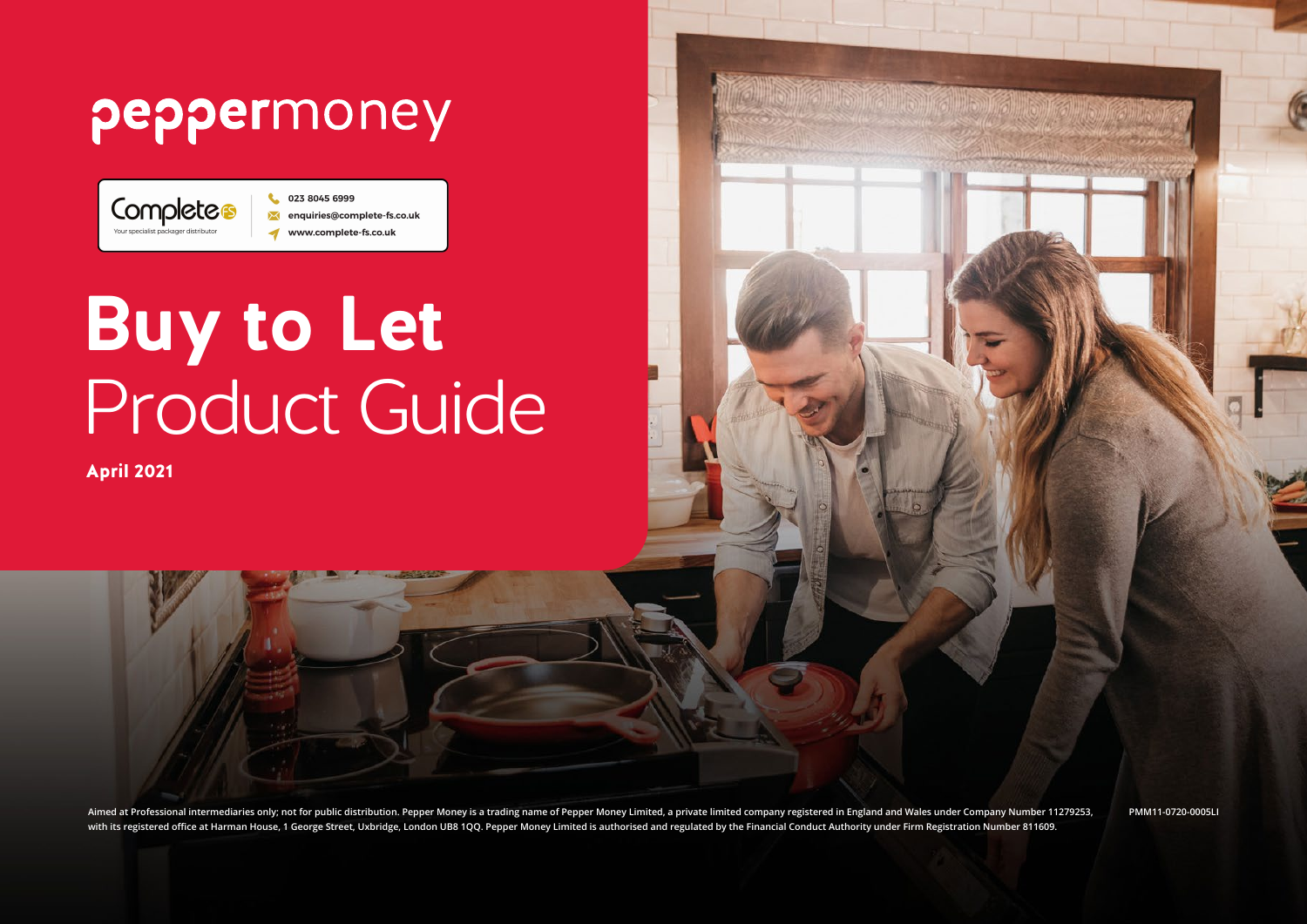

peppermoney

- Lending In or Into Retirement
- Up to 85 years old at end of term on Buy to Let
- Talk to us about acceptable income types

#### Minimum Income £18k

- Can be the combined income of both applicants
- Must be earned income
- 100% of secondary income accepted

#### Strong Approach to Affordability

- 100% of shift allowance
- Flexibility around non-court ordered maintenance and many regular benefits e.g. Working Family Tax Credit, Child Benefit, etc.
- 5 year fixed rental calculation based on pay rate

#### Free legals

- Free standard legals on all remortgages
- Provided by a reputable firm of solicitors

### Highlights of our wide ranging criteria

#### **CCJs**

- Don't need to be satisfied
- No limit
- Can be registered as recently as 12 months ago

#### **Defaults**

- Don't need to be satisfied and no value limit
- Can be registered as recently as 12 months ago
- 2 individual utility, communication or mail order account defaults up to and including £150.00 each ignored (applicable to Pepper 24, 18 and 12 products)

### No Credit Scoring

- We don't credit score to make decisions
- We don't credit score to determine product selection. What you see is what you get
- Manual underwriting by a team of skilled, mandated decision makers

### Capital Raising

- To our maximum LTVs for most legal purposes
- Debt consolidation to maximum LTVs

### Self-Employed

- Across the entire range
- Only 1 year's finalised accounts required
- Net profit for Sole Traders
- Salary and dividends for Company Directors
- Additional remuneration addback allowed where applicants own 100% of the company

#### Day Rate Contractors

- Income assessed based on daily rate whether self-employed, limited company or umbrella company
- Minimum 12 months history and 3 months' bank statements
- Average or current day rate to be minimum of £200 per day

### Interest Only

- Across the entire range
- Max 80% LTV
- Sale of main residence acceptable repayment with no minimum

#### Portfolio Landlords

- Portfolio landlords accepted
- See our criteria guide for full details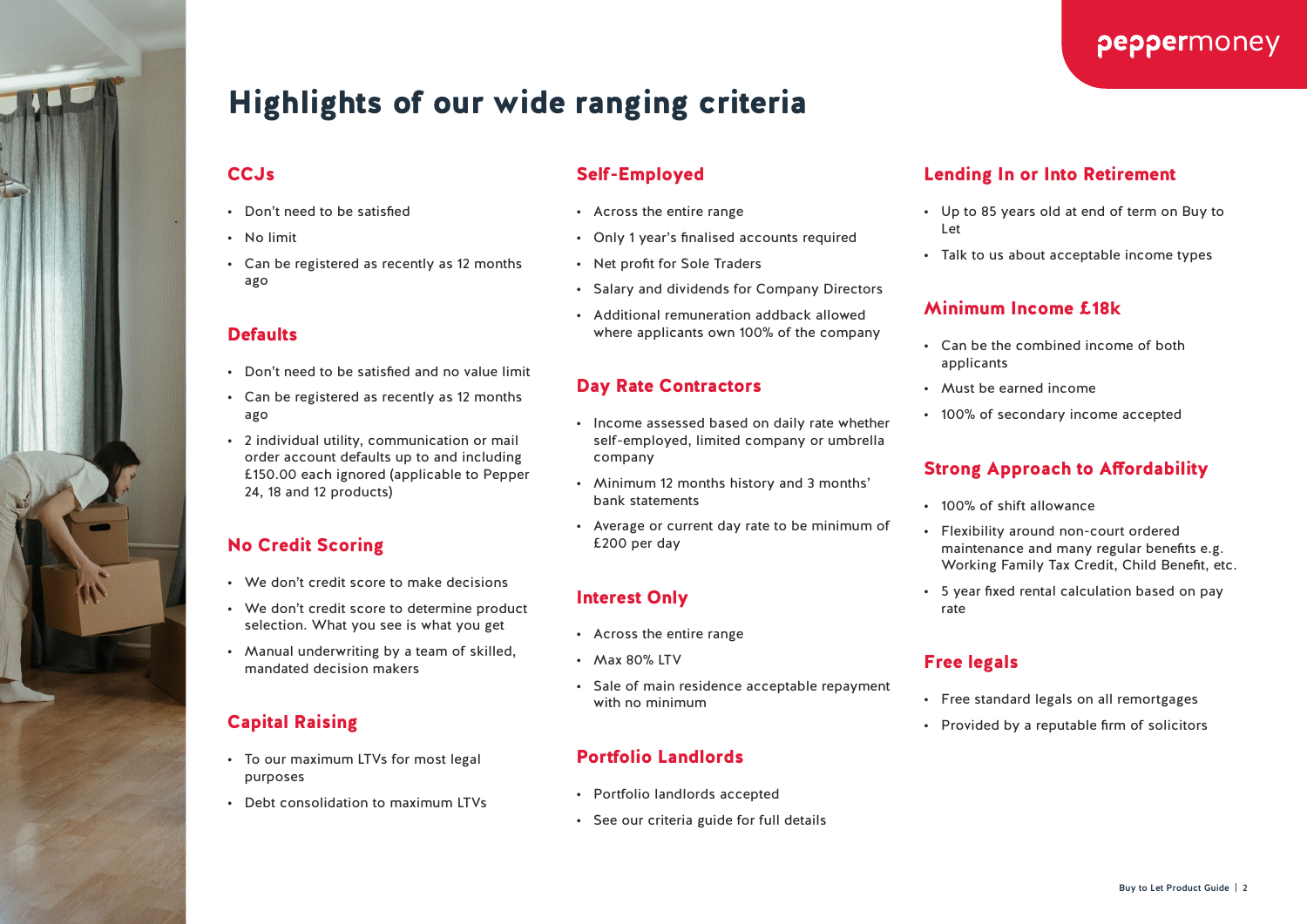### Pepper 48- Light

### $LMR = 1.10%$

Effective 21st September 2020

Suitable for clients that haven't had a Default in the last 48 months and who have never had a CCJ

|            | 2 Year Fixed                  |            |                                    |                     |           |                                    | 5 Year Fixed        |            |                                 |                         |           |                                 |                              |
|------------|-------------------------------|------------|------------------------------------|---------------------|-----------|------------------------------------|---------------------|------------|---------------------------------|-------------------------|-----------|---------------------------------|------------------------------|
| <b>LTV</b> | <b>Initial Rate</b>           | Comp. Fee* | <b>Rental Calc.</b><br>$(140\% x)$ | <b>Initial Rate</b> | Comp. Fee | <b>Rental Calc.</b><br>$(140\% x)$ | <b>Initial Rate</b> | Comp. Fee* | <b>Rental Calc.</b><br>(140% x) | <b>Initial Rate</b>     | Comp. Fee | <b>Rental Calc.</b><br>(140% x) | Reversion<br>Rates $(LMR +)$ |
| 65%        | 3.20%                         |            | 5.50%                              | 3.15%               |           | 5.50%                              | 3.50%               |            | 3.50%                           | 3.45%                   |           | 3.45%                           | 4.00%                        |
| <b>70%</b> | 3.30%                         | £1,995/    | 5.50%                              | 3.25%               | 1.50%     | 5.50%                              | 3.60%               | £1,995/    | 3.60%                           | 3.55%                   | 1.50%     | 3.55%                           | 4.00%                        |
| 75%        | 3.40%                         | £2,995     | 5.50%                              | 3.35%               |           | 5.50%                              | 3.65%               | £2,995     | 3.65%                           | 3.60%                   |           | 3.60%                           | 4.25%                        |
| 80%        | 4.40%                         |            | 6.40%                              | 4.35%               |           | 6.35%                              | 4.60%               |            | 4.60%                           | 4.55%                   |           | 4.55%                           | 4.50%                        |
|            | ERC: 3%, 2%                   |            |                                    |                     |           |                                    |                     |            |                                 | ERC: 4%, 4%, 3%, 3%, 2% |           |                                 |                              |
|            | <b>Application fee = £135</b> |            |                                    |                     |           |                                    |                     |            |                                 |                         |           |                                 |                              |

|                                 |                                                         |                                         | <b>Key Criteria</b>                                                                                                                                                                         |                                   |                                                                              |  |
|---------------------------------|---------------------------------------------------------|-----------------------------------------|---------------------------------------------------------------------------------------------------------------------------------------------------------------------------------------------|-----------------------------------|------------------------------------------------------------------------------|--|
| <b>Credit Criteria</b>          |                                                         |                                         | <b>Applicants</b>                                                                                                                                                                           | <b>Loan Size</b>                  |                                                                              |  |
| <b>CCJs</b>                     | None                                                    | Age                                     | Minimum 21 years; Maximum 85<br>years (at end of term)                                                                                                                                      | <b>Minimum</b>                    | £25,001                                                                      |  |
| <b>Defaults</b>                 | 0 in 48 months                                          | <b>Min Income</b>                       | £18,000 per application (no foreign<br>currency income and rental income<br>cannot be the principal income<br>source. Rental income from the<br>security property must also be<br>excluded) | Maximum                           | Up to £750,000 available to 80% LTV<br>Up to £1 million available to 75% LTV |  |
|                                 |                                                         | <b>Max Applicants</b><br>$\overline{2}$ |                                                                                                                                                                                             | Repayment                         |                                                                              |  |
| <b>Mortgage/Secured Arrears</b> | 0 in 48 months (No arrears balance<br>in last 6 months) | <b>Employed</b>                         | Minimum of 6 months in current<br>job and not in probation. Evidence<br>of employment history is required                                                                                   | Capital & Interest; Interest Only |                                                                              |  |
|                                 |                                                         |                                         | to cover the last 12 months                                                                                                                                                                 | Property value                    |                                                                              |  |
|                                 |                                                         |                                         | Must have been in their current<br>business for a minimum of 12                                                                                                                             | <b>Minimum</b>                    | £70,000                                                                      |  |
| <b>Bankruptcy/IVA</b>           | Discharged > 6 years ago                                | Self-Employed                           | months and able to supply 1 year's<br>trading accounts                                                                                                                                      | <b>Term</b>                       |                                                                              |  |
| <b>Repossessions</b>            | None in last 6 years                                    |                                         |                                                                                                                                                                                             | <b>Minimum</b>                    | 5 years                                                                      |  |
| <b>Debt Management Plan</b>     | Considered if satisfied over 12 months ago              |                                         |                                                                                                                                                                                             | Maximum                           | 35 years                                                                     |  |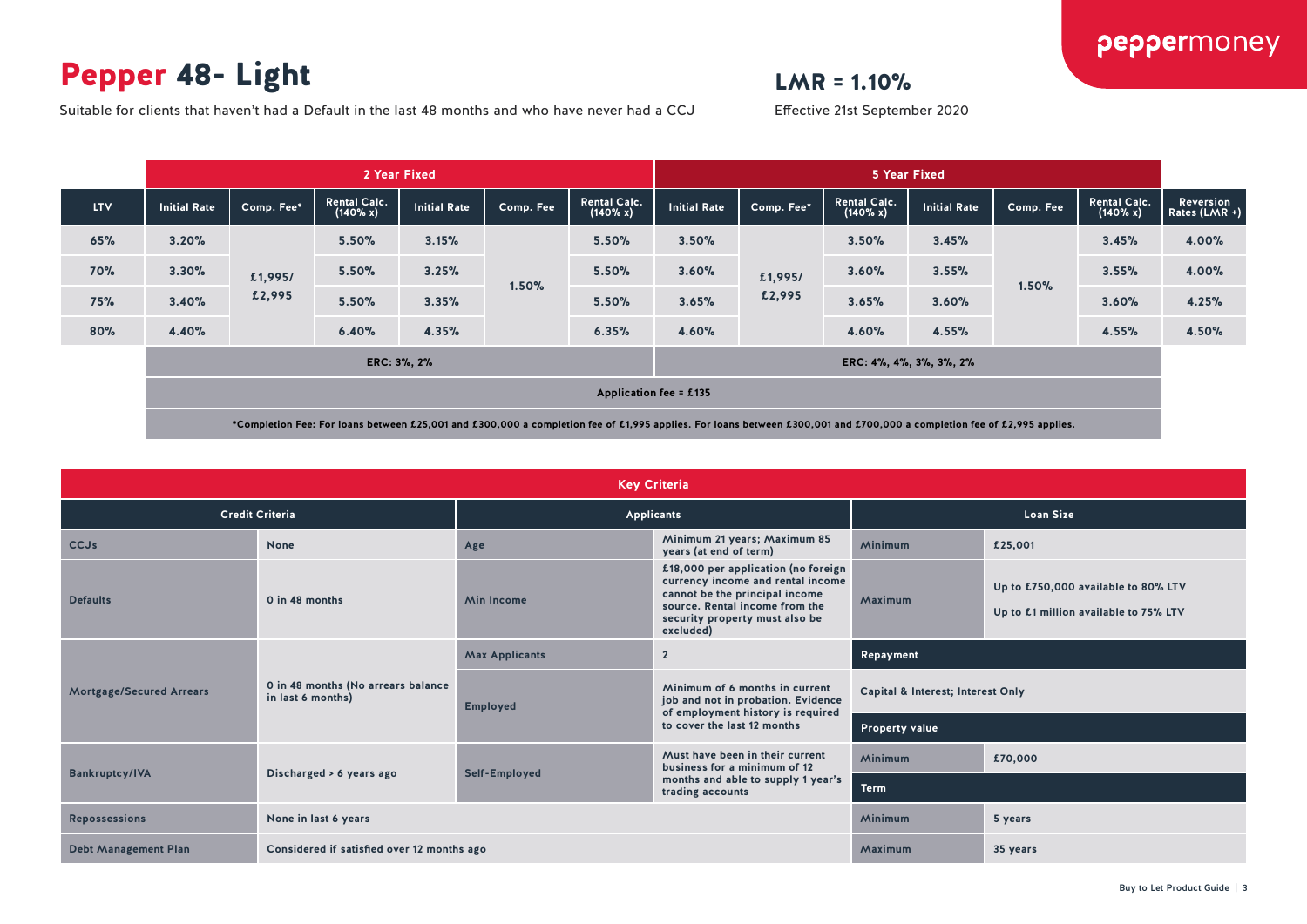Pepper 48

 $LMR = 1.10%$ 

Suitable for clients that haven't had a CCJ or Default in the last 48 months

Effective 21st September 2020

| <b>Initial Rate</b>                    |            |                                    | 2 Year Fixed        |           |                                    |                     |                   |                                    | 5 Year Fixed        |           |                                 |                              |  |  |
|----------------------------------------|------------|------------------------------------|---------------------|-----------|------------------------------------|---------------------|-------------------|------------------------------------|---------------------|-----------|---------------------------------|------------------------------|--|--|
|                                        | Comp. Fee* | <b>Rental Calc.</b><br>$(140\% x)$ | <b>Initial Rate</b> | Comp. Fee | <b>Rental Calc.</b><br>$(140\% x)$ | <b>Initial Rate</b> | Comp. Fee*        | <b>Rental Calc.</b><br>$(140\% x)$ | <b>Initial Rate</b> | Comp. Fee | <b>Rental Calc.</b><br>(140% x) | Reversion<br>Rates $(LMR +)$ |  |  |
| 3.60%                                  |            | 5.60%                              | 3.55%               |           | 5.55%                              | 3.90%               |                   | 3.90%                              | 3.85%               |           | 3.85%                           | 4.00%                        |  |  |
| 3.65%                                  | £1,995/    | 5.65%                              | 3.60%               | 1.50%     | 5.60%                              | 3.95%               | £1,995/<br>£2,995 | 3.95%                              | 3.90%               |           | 3.90%                           | 4.00%                        |  |  |
| 3.75%                                  | £2,995     | 5.75%                              | 3.70%               |           | 5.70%                              | 4.05%               |                   | 4.05%                              | 3.99%               |           | 3.99%                           | 4.25%                        |  |  |
| 4.75%                                  |            | 6.75%                              | 4.70%               |           | 6.70%                              | 4.99%               |                   | 4.99%                              | 4.95%               |           | 4.95%                           | 4.50%                        |  |  |
| ERC: 3%, 2%<br>ERC: 4%, 4%, 3%, 3%, 2% |            |                                    |                     |           |                                    |                     |                   |                                    |                     |           |                                 |                              |  |  |
| Application fee = £135                 |            |                                    |                     |           |                                    |                     |                   |                                    |                     |           |                                 |                              |  |  |
|                                        |            |                                    |                     |           |                                    |                     |                   |                                    |                     |           | 1.50%                           |                              |  |  |

|                                 |                                                         |                                                               | <b>Key Criteria</b>                                                                                                                                                                         |                                   |                                                                              |  |
|---------------------------------|---------------------------------------------------------|---------------------------------------------------------------|---------------------------------------------------------------------------------------------------------------------------------------------------------------------------------------------|-----------------------------------|------------------------------------------------------------------------------|--|
| <b>Credit Criteria</b>          |                                                         |                                                               | <b>Applicants</b>                                                                                                                                                                           | <b>Loan Size</b>                  |                                                                              |  |
| <b>CCJs/Defaults</b>            | 0 in 48 months                                          | Minimum 21 years; Maximum 85<br>Age<br>years (at end of term) |                                                                                                                                                                                             | Minimum                           | £25,001                                                                      |  |
| <b>CCJ Value</b>                | No limit                                                | <b>Min Income</b>                                             | £18,000 per application (no foreign<br>currency income and rental income<br>cannot be the principal income<br>source. Rental income from the<br>security property must also be<br>excluded) | Maximum                           | Up to £750,000 available to 80% LTV<br>Up to £1 million available to 75% LTV |  |
|                                 |                                                         | <b>Max Applicants</b><br>$\overline{2}$                       |                                                                                                                                                                                             | Repayment                         |                                                                              |  |
| <b>Mortgage/Secured Arrears</b> | 0 in 48 months (No arrears balance<br>in last 6 months) | <b>Employed</b>                                               | Minimum of 6 months in current<br>job and not in probation. Evidence<br>of employment history is required                                                                                   | Capital & Interest; Interest Only |                                                                              |  |
|                                 |                                                         |                                                               | to cover the last 12 months                                                                                                                                                                 | <b>Property value</b>             |                                                                              |  |
|                                 |                                                         |                                                               | Must have been in their current<br>business for a minimum of 12                                                                                                                             | <b>Minimum</b>                    | £70,000                                                                      |  |
| <b>Bankruptcy/IVA</b>           | Discharged > 6 years ago                                | Self-Employed                                                 | months and able to supply 1 year's<br>trading accounts                                                                                                                                      | <b>Term</b>                       |                                                                              |  |
| <b>Repossessions</b>            | None in last 6 years                                    |                                                               |                                                                                                                                                                                             | Minimum                           | 5 years                                                                      |  |
| <b>Debt Management Plan</b>     | Considered if satisfied over 12 months ago              |                                                               |                                                                                                                                                                                             | Maximum                           | 35 years                                                                     |  |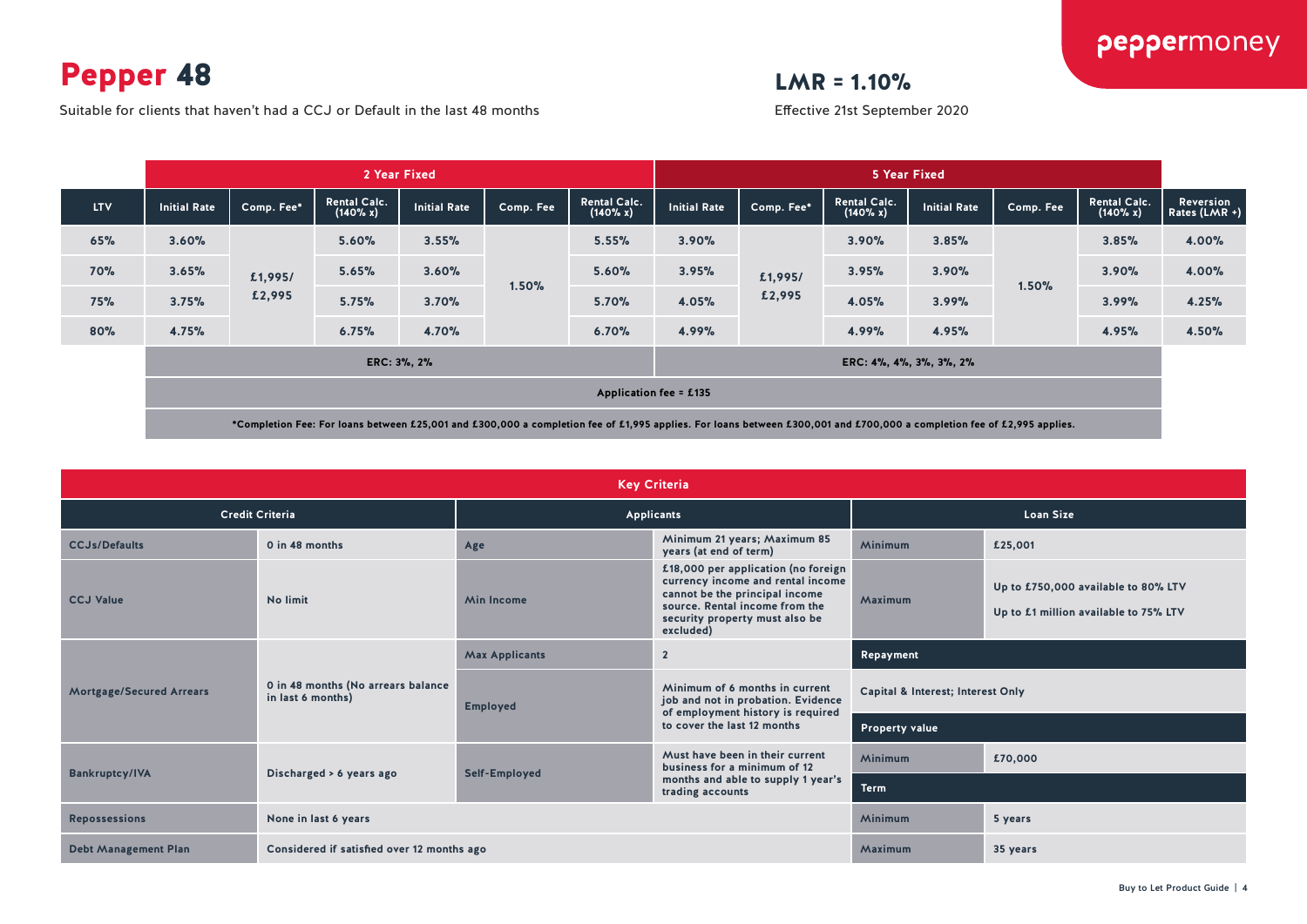### Pepper 36- Light

### $LMR = 1.10%$

Effective 21st September 2020

Suitable for clients that haven't had a Default in the last 36 months and who have never had a CCJ

|                                        |                                                        | 2 Year Fixed |                                 |              |            |                                 |              | 5 Year Fixed |                                 |                              |  |  |
|----------------------------------------|--------------------------------------------------------|--------------|---------------------------------|--------------|------------|---------------------------------|--------------|--------------|---------------------------------|------------------------------|--|--|
| $(140\% x)$                            | <b>Initial Rate</b>                                    | Comp. Fee    | <b>Rental Calc.</b><br>(140% x) | Initial Rate | Comp. Fee* | <b>Rental Calc.</b><br>(140% x) | Initial Rate | Comp. Fee    | <b>Rental Calc.</b><br>(140% x) | Reversion<br>Rates $(LMR +)$ |  |  |
| 5.50%                                  | 3.40%                                                  |              | 5.50%                           | 3.65%        |            | 3.65%                           | 3.60%        |              | 3.60%                           | 4.00%                        |  |  |
| 5.50%                                  | 3.45%                                                  | 1.50%        | 5.50%                           | 3.75%        | £1,995/    | 3.75%                           | 3.70%        |              | 3.70%                           | 4.00%                        |  |  |
| 5.60%                                  | 3.55%                                                  |              | 5.55%                           | 3.95%        | £2,995     | 3.95%                           | 3.90%        |              | 3.90%                           | 4.25%                        |  |  |
| 6.60%                                  | 4.60%                                                  |              | 6.60%                           | 5.05%        |            | 5.05%                           | 4.99%        |              | 4.99%                           | 4.50%                        |  |  |
| ERC: 3%, 2%<br>ERC: 4%, 4%, 3%, 3%, 2% |                                                        |              |                                 |              |            |                                 |              |              |                                 |                              |  |  |
| Application fee = £135                 |                                                        |              |                                 |              |            |                                 |              |              |                                 |                              |  |  |
|                                        | <b>Rental Calc.</b><br>Comp. Fee*<br>£1,995/<br>£2,995 |              |                                 |              |            |                                 |              |              | 1.50%                           |                              |  |  |

|                             |                                                         |                                         | <b>Key Criteria</b>                                                                                                                                                                         |                                   |                                                                              |  |
|-----------------------------|---------------------------------------------------------|-----------------------------------------|---------------------------------------------------------------------------------------------------------------------------------------------------------------------------------------------|-----------------------------------|------------------------------------------------------------------------------|--|
|                             | <b>Credit Criteria</b>                                  |                                         | <b>Applicants</b>                                                                                                                                                                           | <b>Loan Size</b>                  |                                                                              |  |
| <b>CCJs</b>                 | <b>None</b>                                             | Age                                     | Minimum 21 years; Maximum 85<br>years (at end of term)                                                                                                                                      | <b>Minimum</b>                    | £25,001                                                                      |  |
| <b>Defaults</b>             | 0 in 36 months                                          | <b>Min Income</b>                       | £18,000 per application (no foreign<br>currency income and rental income<br>cannot be the principal income<br>source. Rental income from the<br>security property must also be<br>excluded) | Maximum                           | Up to £750,000 available to 80% LTV<br>Up to £1 million available to 75% LTV |  |
|                             |                                                         | <b>Max Applicants</b><br>$\overline{2}$ |                                                                                                                                                                                             | Repayment                         |                                                                              |  |
| Mortgage/Secured Arrears    | 0 in 36 months (No arrears balance<br>in last 6 months) | <b>Employed</b>                         | Minimum of 6 months in current<br>job and not in probation. Evidence<br>of employment history is required                                                                                   | Capital & Interest; Interest Only |                                                                              |  |
|                             |                                                         |                                         | to cover the last 12 months                                                                                                                                                                 | Property value                    |                                                                              |  |
|                             |                                                         |                                         | Must have been in their current<br>business for a minimum of 12                                                                                                                             | <b>Minimum</b>                    | £70,000                                                                      |  |
| <b>Bankruptcy/IVA</b>       | Discharged > 6 years ago                                | Self-Employed                           | months and able to supply 1 year's<br>trading accounts                                                                                                                                      | <b>Term</b>                       |                                                                              |  |
| <b>Repossessions</b>        | None in last 6 years                                    |                                         |                                                                                                                                                                                             | <b>Minimum</b>                    | 5 years                                                                      |  |
| <b>Debt Management Plan</b> | Considered if satisfied over 12 months ago              |                                         |                                                                                                                                                                                             |                                   | 35 years                                                                     |  |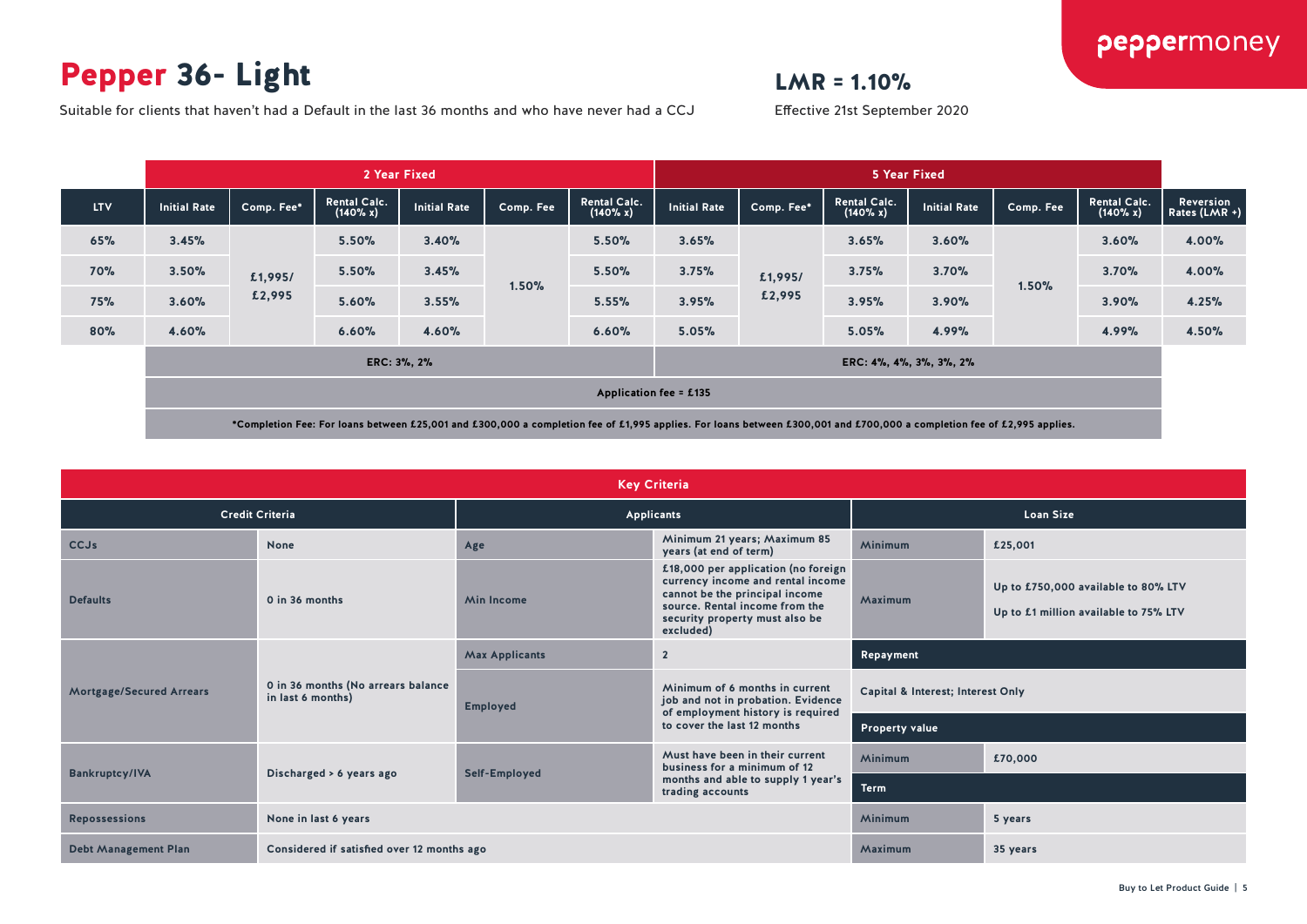Pepper 36

Suitable for clients that haven't had a CCJ or Default in the last 36 months

### $LMR = 1.10%$

Effective 21st September 2020

|                                        |                                 | 2 Year Fixed                    |           |                                    |              |            | 5 Year Fixed                    |                     |           |                                 |                            |
|----------------------------------------|---------------------------------|---------------------------------|-----------|------------------------------------|--------------|------------|---------------------------------|---------------------|-----------|---------------------------------|----------------------------|
|                                        | <b>Rental Calc.</b><br>(140% x) | <b>Initial Rate</b>             | Comp. Fee | <b>Rental Calc.</b><br>$(140\% x)$ | Initial Rate | Comp. Fee* | <b>Rental Calc.</b><br>(140% x) | <b>Initial Rate</b> | Comp. Fee | <b>Rental Calc.</b><br>(140% x) | Reversion<br>Rates (LMR +) |
| 3.70%                                  | 5.70%                           | 3.65%                           |           | 5.65%                              | 3.95%        |            | 3.95%                           | 3.90%               |           | 3.90%                           | 4.00%                      |
| 3.75%                                  | 5.75%                           | 3.70%                           | 1.50%     | 5.70%                              | 4.05%        | £1,995/    | 4.05%                           | 3.99%               |           | 3.99%                           | 4.00%                      |
| 3.80%                                  | 5.80%                           | 3.75%                           |           | 5.75%                              | 4.30%        | £2,995     | 4.30%                           | 4.25%               |           | 4.30%                           | 4.25%                      |
| 4.85%                                  | 6.85%                           | 4.80%                           |           | 6.80%                              | 5.40%        |            | 5.40%                           | 5.35%               |           | 5.35%                           | 4.50%                      |
| ERC: 3%, 2%<br>ERC: 4%, 4%, 3%, 3%, 2% |                                 |                                 |           |                                    |              |            |                                 |                     |           |                                 |                            |
| <b>Application fee = £135</b>          |                                 |                                 |           |                                    |              |            |                                 |                     |           |                                 |                            |
|                                        | <b>Initial Rate</b>             | Comp. Fee*<br>£1,995/<br>£2,995 |           |                                    |              |            |                                 |                     |           | 1.50%                           |                            |

|                                 |                                                         |                                                               | <b>Key Criteria</b>                                                                                                                                                                         |                                   |                                                                              |  |
|---------------------------------|---------------------------------------------------------|---------------------------------------------------------------|---------------------------------------------------------------------------------------------------------------------------------------------------------------------------------------------|-----------------------------------|------------------------------------------------------------------------------|--|
|                                 | <b>Credit Criteria</b>                                  |                                                               | <b>Applicants</b>                                                                                                                                                                           | <b>Loan Size</b>                  |                                                                              |  |
| <b>CCJs/Defaults</b>            | 0 in 36 months                                          | Minimum 21 years; Maximum 85<br>Age<br>years (at end of term) |                                                                                                                                                                                             | Minimum                           | £25,001                                                                      |  |
| <b>CCJ Value</b>                | No limit                                                | <b>Min Income</b>                                             | £18,000 per application (no foreign<br>currency income and rental income<br>cannot be the principal income<br>source. Rental income from the<br>security property must also be<br>excluded) | Maximum                           | Up to £750,000 available to 80% LTV<br>Up to £1 million available to 75% LTV |  |
|                                 |                                                         | <b>Max Applicants</b><br>$\overline{2}$                       |                                                                                                                                                                                             | Repayment                         |                                                                              |  |
| <b>Mortgage/Secured Arrears</b> | 0 in 36 months (No arrears balance<br>in last 6 months) | <b>Employed</b>                                               | Minimum of 6 months in current<br>job and not in probation. Evidence<br>of employment history is required                                                                                   | Capital & Interest; Interest Only |                                                                              |  |
|                                 |                                                         |                                                               | to cover the last 12 months                                                                                                                                                                 | <b>Property value</b>             |                                                                              |  |
|                                 |                                                         |                                                               | Must have been in their current<br>business for a minimum of 12                                                                                                                             | <b>Minimum</b>                    | £70,000                                                                      |  |
| <b>Bankruptcy/IVA</b>           | Discharged > 6 years ago                                | Self-Employed                                                 | months and able to supply 1 year's<br>trading accounts                                                                                                                                      | <b>Term</b>                       |                                                                              |  |
| <b>Repossessions</b>            | None in last 6 years                                    |                                                               |                                                                                                                                                                                             | <b>Minimum</b>                    | 5 years                                                                      |  |
| <b>Debt Management Plan</b>     | Considered if satisfied over 12 months ago              |                                                               |                                                                                                                                                                                             | Maximum                           | 35 years                                                                     |  |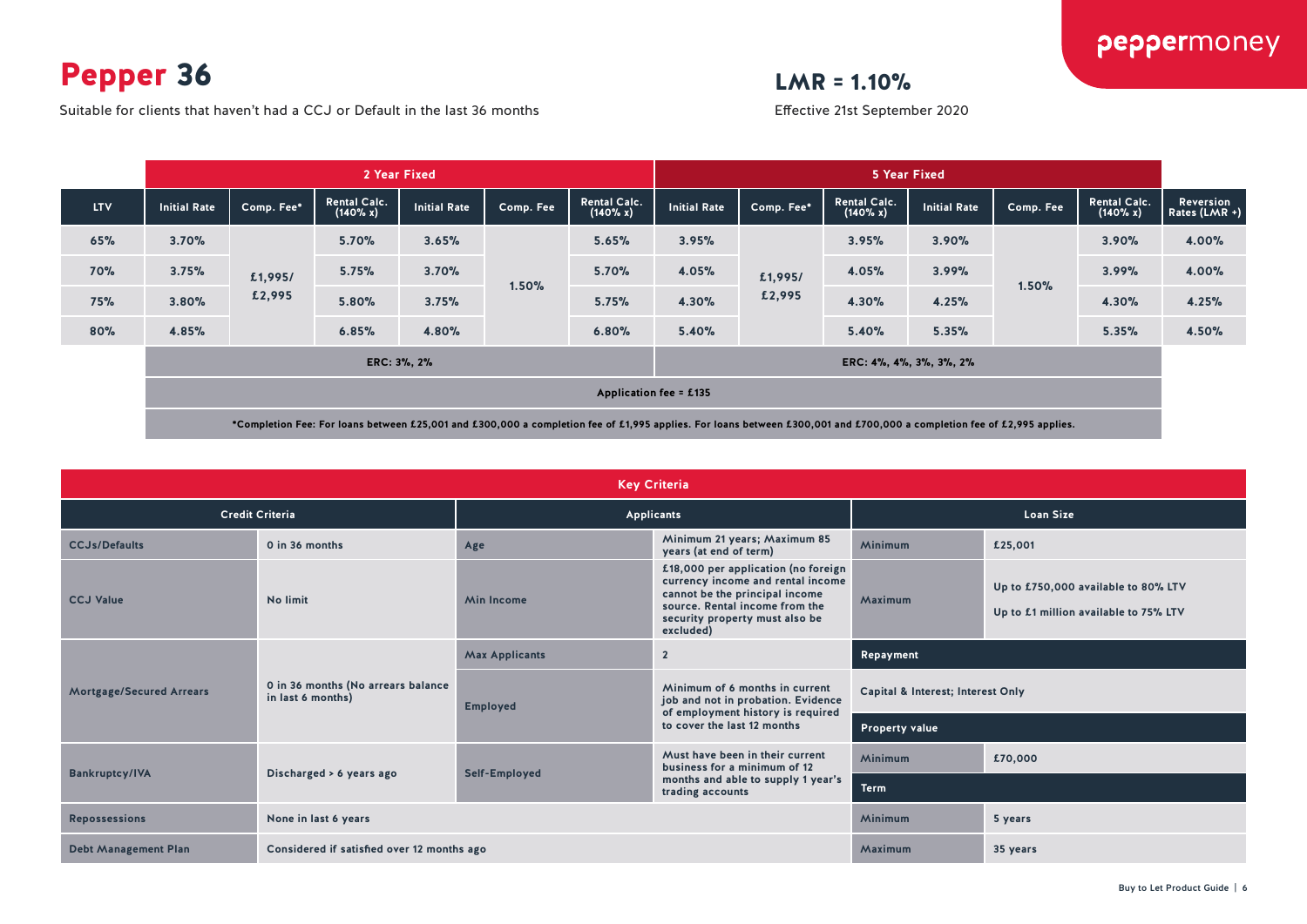### Pepper 24- Light

### $LMR = 1.10%$

Effective 21st September 2020

peppermoney

Suitable for clients that haven't had a Default in the last 24 months and who have never had a CCJ



|                                 | <b>Key Criteria</b>                                     |                                         |                                                                                                                                                                                             |                                   |                                                                              |  |  |  |  |  |
|---------------------------------|---------------------------------------------------------|-----------------------------------------|---------------------------------------------------------------------------------------------------------------------------------------------------------------------------------------------|-----------------------------------|------------------------------------------------------------------------------|--|--|--|--|--|
| <b>Credit Criteria</b>          |                                                         |                                         | <b>Applicants</b>                                                                                                                                                                           |                                   | <b>Loan Size</b>                                                             |  |  |  |  |  |
| <b>CCJs</b>                     | None                                                    | Age                                     | Minimum 21 years; Maximum 85<br>years (at end of term)                                                                                                                                      | <b>Minimum</b>                    | £25,001                                                                      |  |  |  |  |  |
| <b>Defaults</b>                 | 0 in 24 months                                          | <b>Min Income</b>                       | £18,000 per application (no foreign<br>currency income and rental income<br>cannot be the principal income<br>source. Rental income from the<br>security property must also be<br>excluded) | Maximum                           | Up to £750,000 available to 80% LTV<br>Up to £1 million available to 75% LTV |  |  |  |  |  |
|                                 |                                                         | $\overline{2}$<br><b>Max Applicants</b> |                                                                                                                                                                                             | Repayment                         |                                                                              |  |  |  |  |  |
| <b>Mortgage/Secured Arrears</b> | 0 in 24 months (No arrears balance<br>in last 6 months) | <b>Employed</b>                         | Minimum of 6 months in current<br>job and not in probation. Evidence<br>of employment history is required                                                                                   | Capital & Interest; Interest Only |                                                                              |  |  |  |  |  |
|                                 |                                                         |                                         | to cover the last 12 months                                                                                                                                                                 | <b>Property value</b>             |                                                                              |  |  |  |  |  |
|                                 |                                                         |                                         | Must have been in their current<br>business for a minimum of 12                                                                                                                             | <b>Minimum</b>                    | £70,000                                                                      |  |  |  |  |  |
| <b>Bankruptcy/IVA</b>           | Discharged > 6 years ago                                | Self-Employed                           | months and able to supply 1 year's<br>trading accounts                                                                                                                                      | <b>Term</b>                       |                                                                              |  |  |  |  |  |
| <b>Repossessions</b>            | None in last 6 years                                    |                                         |                                                                                                                                                                                             | <b>Minimum</b>                    | 5 years                                                                      |  |  |  |  |  |
| <b>Debt Management Plan</b>     | Considered if satisfied over 12 months ago              |                                         |                                                                                                                                                                                             | Maximum                           | 35 years                                                                     |  |  |  |  |  |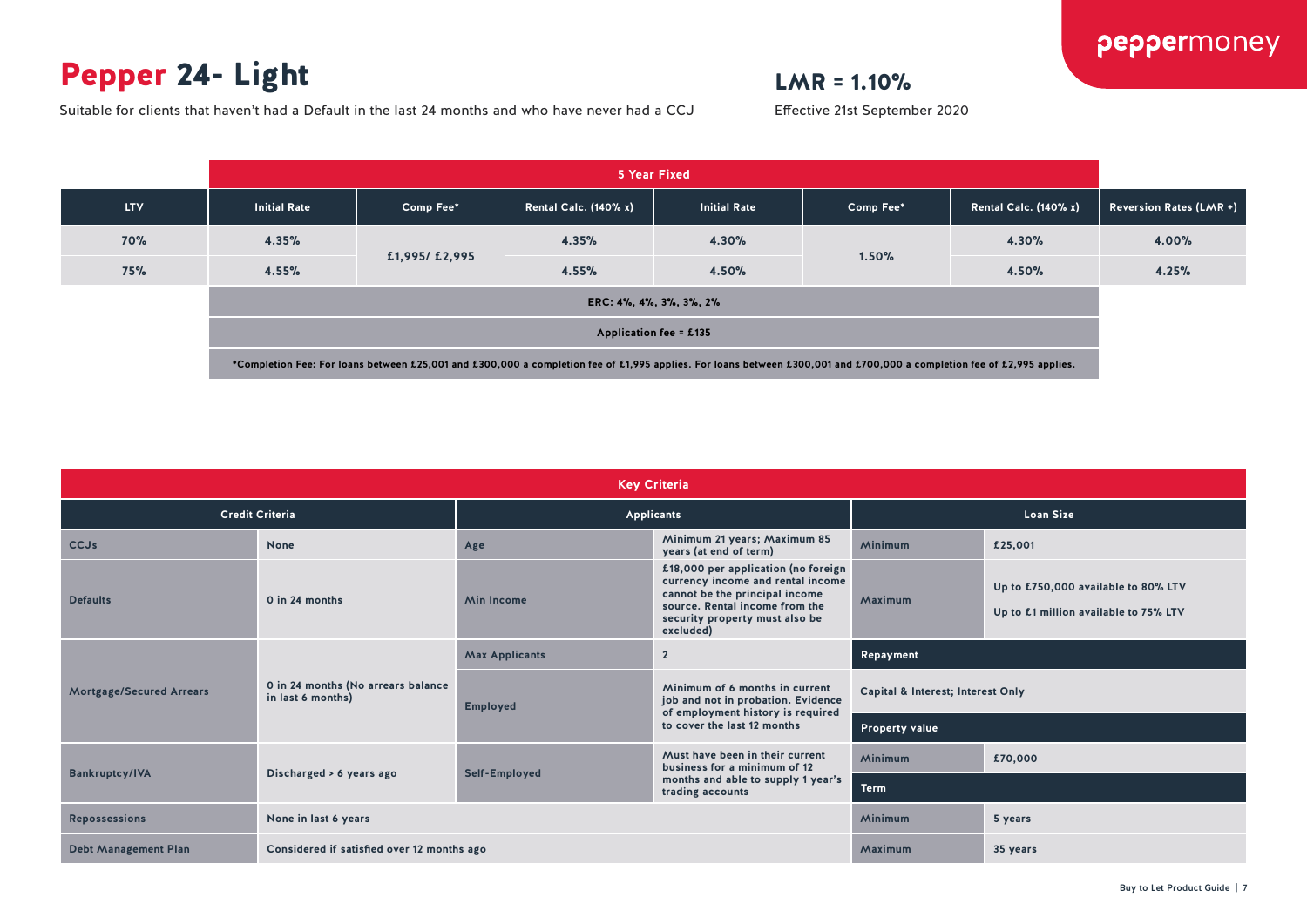### Pepper 24

Suitable for clients that haven't had a CCJ or Default in the last 24 months

### $LMR = 1.10%$



| <b>Key Criteria</b>             |                                                         |                                         |                                                                                                                                                                                             |                                   |                                                                              |  |  |  |  |
|---------------------------------|---------------------------------------------------------|-----------------------------------------|---------------------------------------------------------------------------------------------------------------------------------------------------------------------------------------------|-----------------------------------|------------------------------------------------------------------------------|--|--|--|--|
|                                 | <b>Credit Criteria</b>                                  |                                         | <b>Applicants</b>                                                                                                                                                                           |                                   | <b>Loan Size</b>                                                             |  |  |  |  |
| <b>CCJs/Defaults</b>            | 0 in 24 months                                          | Age                                     | Minimum 21 years; Maximum 85<br>years (at end of term)                                                                                                                                      | <b>Minimum</b>                    | £25,001                                                                      |  |  |  |  |
| <b>CCJ Value</b>                | No limit                                                | <b>Min Income</b>                       | £18,000 per application (no foreign<br>currency income and rental income<br>cannot be the principal income<br>source. Rental income from the<br>security property must also be<br>excluded) | Maximum                           | Up to £750,000 available to 80% LTV<br>Up to £1 million available to 75% LTV |  |  |  |  |
|                                 |                                                         | <b>Max Applicants</b><br>$\overline{2}$ |                                                                                                                                                                                             | Repayment                         |                                                                              |  |  |  |  |
| <b>Mortgage/Secured Arrears</b> | 0 in 24 months (No arrears balance<br>in last 6 months) | <b>Employed</b>                         | Minimum of 6 months in current<br>job and not in probation. Evidence<br>of employment history is required                                                                                   | Capital & Interest; Interest Only |                                                                              |  |  |  |  |
|                                 |                                                         |                                         | to cover the last 12 months                                                                                                                                                                 | Property value                    |                                                                              |  |  |  |  |
|                                 |                                                         |                                         | Must have been in their current<br>business for a minimum of 12                                                                                                                             | Minimum                           | £70,000                                                                      |  |  |  |  |
| <b>Bankruptcy/IVA</b>           | Discharged > 6 years ago                                | Self-Employed                           | months and able to supply 1 year's<br>trading accounts                                                                                                                                      | <b>Term</b>                       |                                                                              |  |  |  |  |
| <b>Repossessions</b>            | None in last 6 years                                    |                                         |                                                                                                                                                                                             | <b>Minimum</b>                    | 5 years                                                                      |  |  |  |  |
| <b>Debt Management Plan</b>     | Considered if satisfied over 12 months ago              |                                         |                                                                                                                                                                                             | Maximum                           | 35 years                                                                     |  |  |  |  |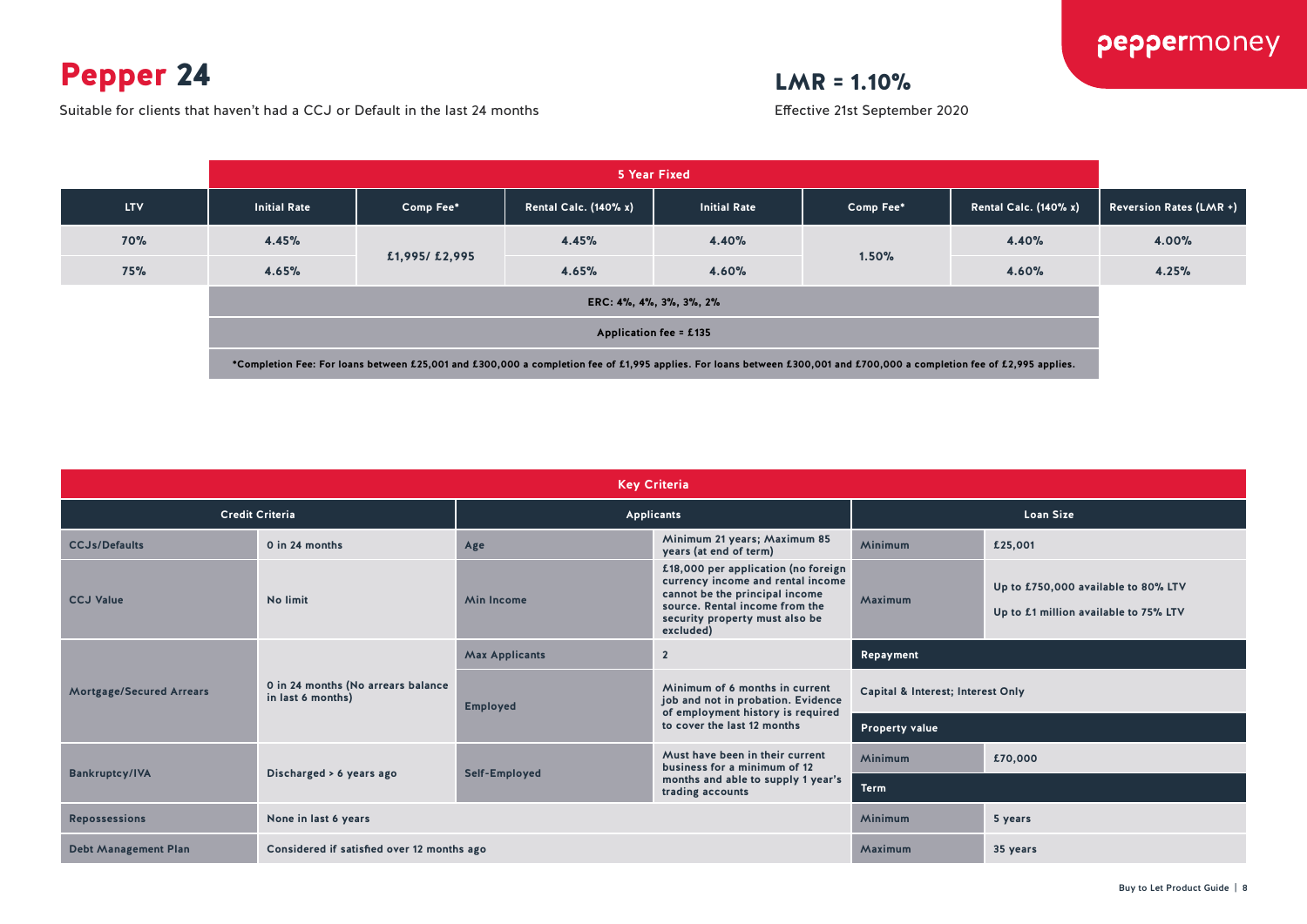### Pepper 18- Light

### $LMR = 1.10%$

Effective 21st September 2020

Suitable for clients that haven't had a Default in the last 18 months and who have never had a CCJ



|                                 |                                                         |                                                               | <b>Key Criteria</b>                                                                                                                                                                         |                                   |                                                                              |  |
|---------------------------------|---------------------------------------------------------|---------------------------------------------------------------|---------------------------------------------------------------------------------------------------------------------------------------------------------------------------------------------|-----------------------------------|------------------------------------------------------------------------------|--|
| <b>Credit Criteria</b>          |                                                         |                                                               | <b>Applicants</b>                                                                                                                                                                           | <b>Loan Size</b>                  |                                                                              |  |
| <b>CCJs</b>                     | <b>None</b>                                             | Minimum 21 years; Maximum 85<br>Age<br>years (at end of term) |                                                                                                                                                                                             | Minimum                           | £25,001                                                                      |  |
| <b>Defaults</b>                 | 0 in 18 months                                          | <b>Min Income</b>                                             | £18,000 per application (no foreign<br>currency income and rental income<br>cannot be the principal income<br>source. Rental income from the<br>security property must also be<br>excluded) | Maximum                           | Up to £750,000 available to 80% LTV<br>Up to £1 million available to 75% LTV |  |
|                                 |                                                         | <b>Max Applicants</b><br>$\overline{2}$                       |                                                                                                                                                                                             | Repayment                         |                                                                              |  |
| <b>Mortgage/Secured Arrears</b> | 0 in 18 months (No arrears balance<br>in last 6 months) | <b>Employed</b>                                               | Minimum of 6 months in current<br>job and not in probation. Evidence<br>of employment history is required                                                                                   | Capital & Interest; Interest Only |                                                                              |  |
|                                 |                                                         |                                                               | to cover the last 12 months                                                                                                                                                                 | <b>Property value</b>             |                                                                              |  |
|                                 |                                                         |                                                               | Must have been in their current<br>business for a minimum of 12                                                                                                                             | Minimum                           | £70,000                                                                      |  |
| <b>Bankruptcy/IVA</b>           | Discharged > 6 years ago                                | Self-Employed                                                 | months and able to supply 1 year's<br>trading accounts                                                                                                                                      | <b>Term</b>                       |                                                                              |  |
| <b>Repossessions</b>            | None in last 6 years                                    |                                                               |                                                                                                                                                                                             | Minimum                           | 5 years                                                                      |  |
| <b>Debt Management Plan</b>     | Considered if satisfied over 12 months ago              |                                                               |                                                                                                                                                                                             | Maximum                           | 35 years                                                                     |  |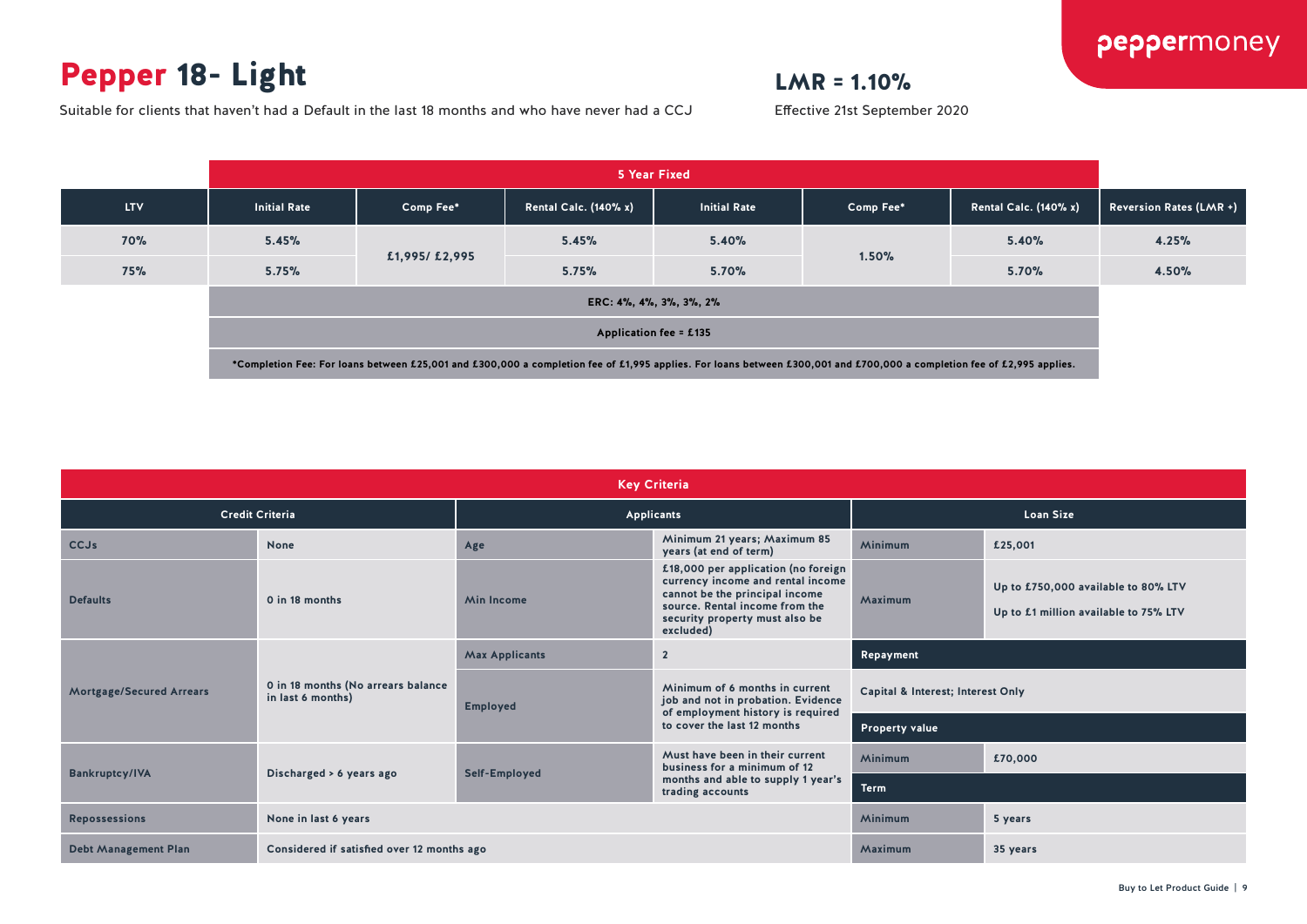### Pepper 18

Suitable for clients that haven't had a Default in the last 18 months and who have never had a CCJ





|                                 | <b>Key Criteria</b>                                     |                                         |                                                                                                                                                                                             |                                   |                                                                              |  |  |  |  |  |
|---------------------------------|---------------------------------------------------------|-----------------------------------------|---------------------------------------------------------------------------------------------------------------------------------------------------------------------------------------------|-----------------------------------|------------------------------------------------------------------------------|--|--|--|--|--|
|                                 | <b>Credit Criteria</b>                                  |                                         | <b>Applicants</b>                                                                                                                                                                           |                                   | <b>Loan Size</b>                                                             |  |  |  |  |  |
| <b>CCJs/Defaults</b>            | 0 in 18 months                                          | Age                                     | Minimum 21 years; Maximum 85<br>years (at end of term)                                                                                                                                      | <b>Minimum</b>                    | £25,001                                                                      |  |  |  |  |  |
| <b>CCJ Value</b>                | No limit                                                | <b>Min Income</b>                       | £18,000 per application (no foreign<br>currency income and rental income<br>cannot be the principal income<br>source. Rental income from the<br>security property must also be<br>excluded) | Maximum                           | Up to £750,000 available to 80% LTV<br>Up to £1 million available to 75% LTV |  |  |  |  |  |
|                                 |                                                         | <b>Max Applicants</b><br>$\overline{2}$ |                                                                                                                                                                                             | Repayment                         |                                                                              |  |  |  |  |  |
| <b>Mortgage/Secured Arrears</b> | 0 in 18 months (No arrears balance<br>in last 6 months) | <b>Employed</b>                         | Minimum of 6 months in current<br>job and not in probation. Evidence<br>of employment history is required                                                                                   | Capital & Interest; Interest Only |                                                                              |  |  |  |  |  |
|                                 |                                                         |                                         | to cover the last 12 months                                                                                                                                                                 | <b>Property value</b>             |                                                                              |  |  |  |  |  |
|                                 |                                                         |                                         | Must have been in their current<br>business for a minimum of 12                                                                                                                             | Minimum                           | £70,000                                                                      |  |  |  |  |  |
| <b>Bankruptcy/IVA</b>           | Discharged > 6 years ago                                | Self-Employed                           | months and able to supply 1 year's<br>trading accounts                                                                                                                                      | <b>Term</b>                       |                                                                              |  |  |  |  |  |
| <b>Repossessions</b>            | None in last 6 years                                    |                                         |                                                                                                                                                                                             | Minimum                           | 5 years                                                                      |  |  |  |  |  |
| <b>Debt Management Plan</b>     | Considered if satisfied over 12 months ago              |                                         |                                                                                                                                                                                             |                                   | 35 years                                                                     |  |  |  |  |  |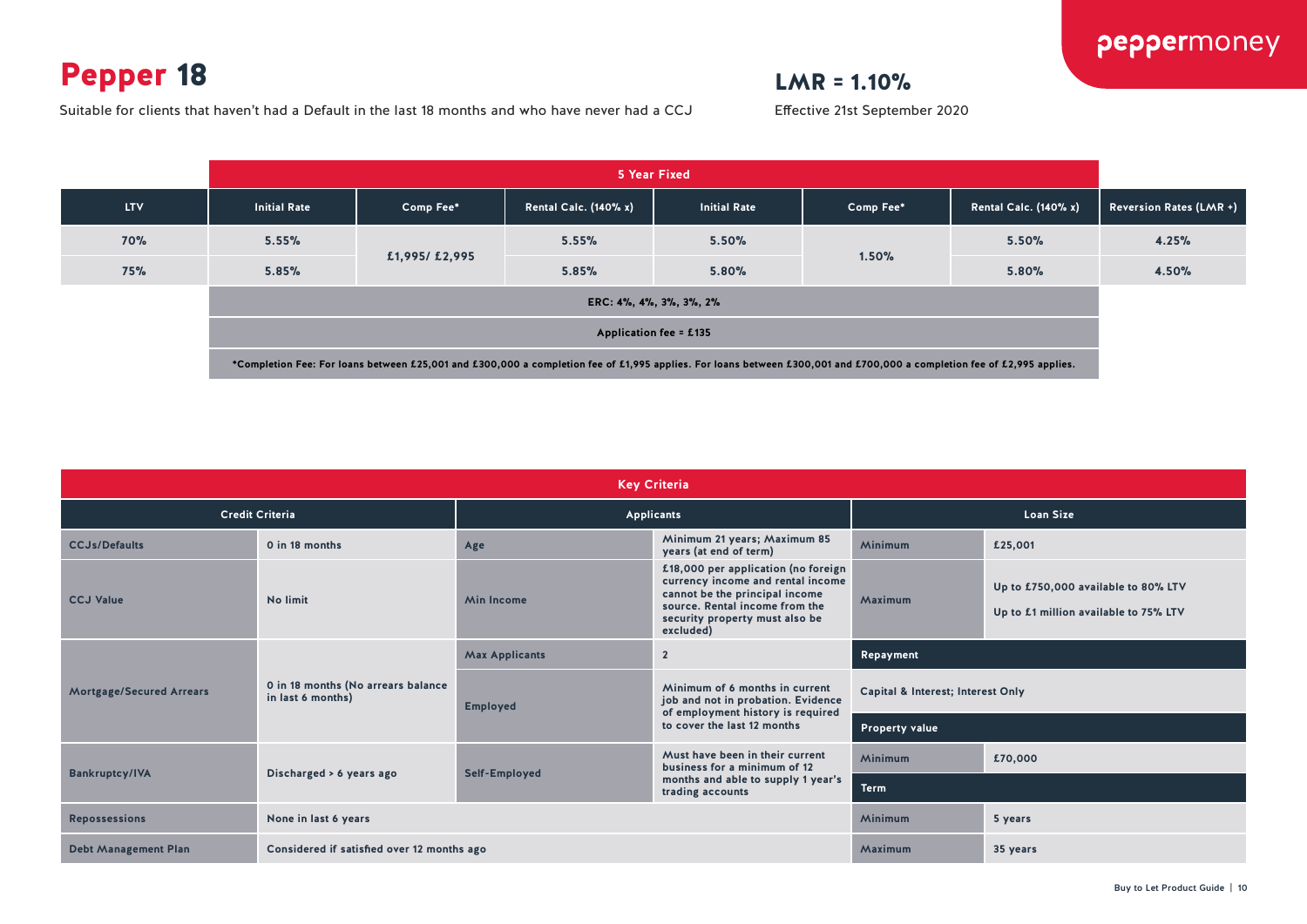### Pepper 12- Light

Suitable for clients that haven't had a Default in the last 12 months and who have never had a CCJ

### $LMR = 1.10%$

|            | 5 Year Fixed                                                                                                                                                            |               |                              |                     |           |                       |                                |
|------------|-------------------------------------------------------------------------------------------------------------------------------------------------------------------------|---------------|------------------------------|---------------------|-----------|-----------------------|--------------------------------|
| <b>LTV</b> | <b>Initial Rate</b>                                                                                                                                                     | Comp Fee*     | <b>Rental Calc. (140% x)</b> | <b>Initial Rate</b> | Comp Fee* | Rental Calc. (140% x) | <b>Reversion Rates (LMR +)</b> |
| <b>70%</b> | 6.15%                                                                                                                                                                   | £1,995/£2,995 | 6.15%                        | 6.10%               | 1.50%     | 6.10%                 | 4.55%                          |
|            | ERC: 4%, 4%, 3%, 3%, 2%<br>Application fee = £135                                                                                                                       |               |                              |                     |           |                       |                                |
|            |                                                                                                                                                                         |               |                              |                     |           |                       |                                |
|            | *Completion Fee: For loans between £25,001 and £300,000 a completion fee of £1,995 applies. For loans between £300,001 and £700,000 a completion fee of £2,995 applies. |               |                              |                     |           |                       |                                |

| <b>Key Criteria</b>             |                                                                                                           |                                                               |                                                                                                                                                                                             |                                   |                                       |  |  |
|---------------------------------|-----------------------------------------------------------------------------------------------------------|---------------------------------------------------------------|---------------------------------------------------------------------------------------------------------------------------------------------------------------------------------------------|-----------------------------------|---------------------------------------|--|--|
| <b>Credit Criteria</b>          |                                                                                                           | Applicants                                                    |                                                                                                                                                                                             | <b>Loan Size</b>                  |                                       |  |  |
| <b>CCJs</b>                     | None                                                                                                      | Minimum 21 years; Maximum 85<br>Age<br>years (at end of term) |                                                                                                                                                                                             | <b>Minimum</b>                    | £25,001                               |  |  |
| <b>Defaults</b>                 | 0 in 12 months                                                                                            | <b>Min Income</b>                                             | £18,000 per application (no foreign<br>currency income and rental income<br>cannot be the principal income<br>source. Rental income from the<br>security property must also be<br>excluded) | Maximum                           | Up to £1 million available to 75% LTV |  |  |
| <b>Mortgage/Secured Arrears</b> | 0 in 12 months (No arrears balance<br>in last 6 months)                                                   | <b>Max Applicants</b>                                         | $\overline{2}$                                                                                                                                                                              | Repayment                         |                                       |  |  |
| <b>Unsecured Arrears</b>        | 2 individual utility, communication<br>or mail order account defaults up<br>to and including £150.00 each | <b>Employed</b>                                               | Minimum of 6 months in current<br>job and not in probation. Evidence<br>of employment history is required<br>to cover the last 12 months                                                    | Capital & Interest; Interest Only |                                       |  |  |
|                                 | ignored                                                                                                   |                                                               |                                                                                                                                                                                             | <b>Property value</b>             |                                       |  |  |
| <b>Bankruptcy/IVA</b>           |                                                                                                           |                                                               | Must have been in their current<br>business for a minimum of 12<br>months and able to supply 1 year's<br>trading accounts                                                                   | <b>Minimum</b>                    | £70,000                               |  |  |
|                                 | Discharged > 6 years ago                                                                                  | Self-Employed                                                 |                                                                                                                                                                                             | <b>Term</b>                       |                                       |  |  |
| <b>Repossessions</b>            | None in last 6 years                                                                                      | <b>Minimum</b><br>5 years                                     |                                                                                                                                                                                             |                                   |                                       |  |  |
| <b>Debt Management Plan</b>     | Considered if satisfied over 12 months ago                                                                |                                                               |                                                                                                                                                                                             | Maximum                           | 35 years                              |  |  |